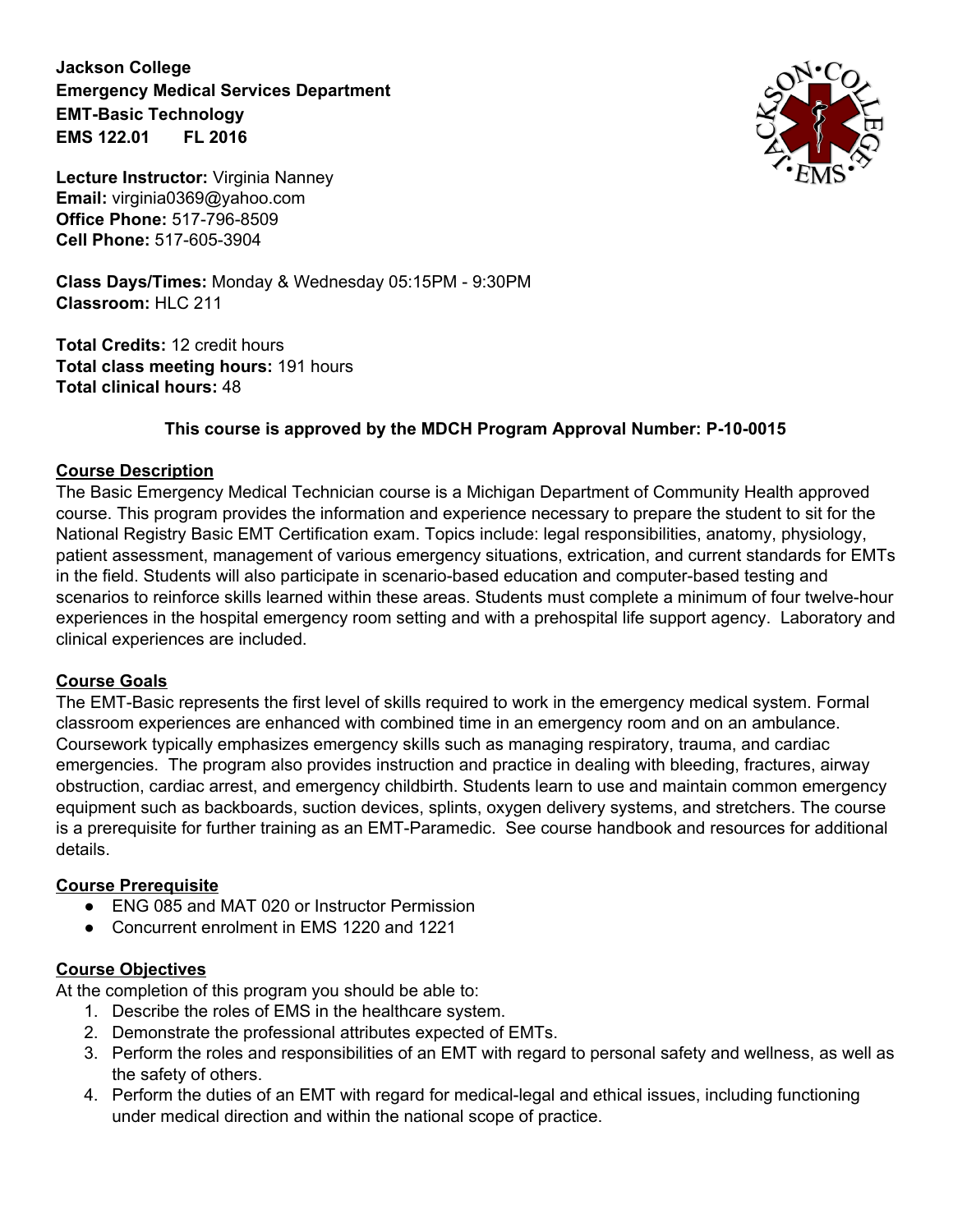- 5. Apply principles of anatomy, physiology, pathophysiology, life-span development, and therapeutic communications to the assessment and management of patients.
- 6. Identify the need for and perform immediately life-saving interventions to manage a patient's airway, breathing, and circulation.
- 7. Assess and manage patients of all ages with a variety of complaints, medical conditions and traumatic injuries.
- 8. Apply principles of emergency medical services operations, including considerations in ambulance and air medical transportation, multiple casualty incidents, gaining access to and extricating patients, hazardous materials incidents, and responding to situations involving weapons of mass destruction.

## **Jackson College Education Goals**

The course goals and objectives incorporate specific Associate Degree Outcomes (ADOs) established by the JC Board of Trustees, administration, and faculty. These goals are in concert with four-year colleges, universities, and reflect input from the professional communities we serve. ADOs guarantee students achieve goals necessary for graduation credit, transferability, and professional skills needed in many certification programs.

### **Course ADOs**

This course utilizes Ado 7: Critical Thinking-Developing. As an Emergency Medical Technician candidate the need for critical thinking is great. One must be able to recognize problems and create a detailed action plan utilizing the skill of critical thinking. This course measures the skill of critical thinking through assessment based management and ability to create a dynamic ongoing treatment plan.

### **Required Texts**

- *● Prehospital Emergency Care 10th Edition, JosephJ. Mistovich & Keith J Karren, Copyright 2014 - ISBN-10: 0133369137*
- *● Prehospital Emergency Care 10th Edition Workbook, Joseph J. Mistovich & Keith J Karren, Copyright 2014 - ISBN-10: 0133369137*
- *● American Heart Association: BLS for Healthcare Providers Student, Item #: 90-1038*

### **Suggested Texts**

- EMS Field Guide, EMT-Basic
- Medical Dictionary
- Nursing Drug Guide

# **Equipment and Uniforms**

- EMT-Basic T-shirt & Polo available through JC bookstore
- Navy blue EMS slacks
- Black polishable shoes
- Black belt
- Watch
- Navy jacket (no logo) for clinical/internship and classroom use (no other jackets will be allowed)
- JC Student ID badge is required to be worn clipped on the shirt or worn on a lanyard during class (lanyards not allowed on clinical/internship)
- USB Flash Drive storage amount at your discretion

# **Lecture Tardiness**

Any student missing more than 5 minutes, but less than ¼ of the class period will be considered tardy. First tardy will result in a verbal warning. Second tardy will result in a written warning. The third infraction, a full absence will be incurred. Chronic tardy or absence could prevent the student from a completion certificate and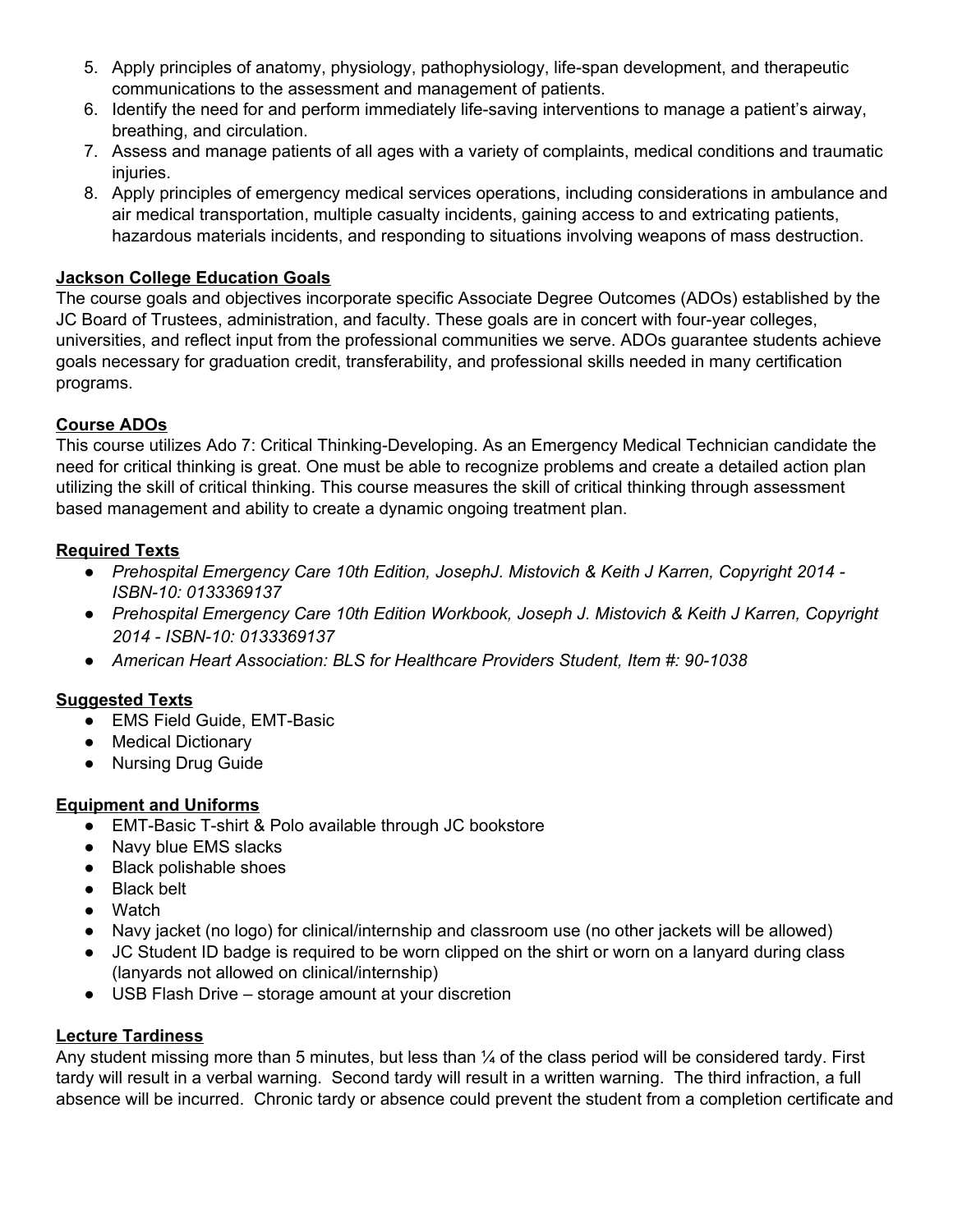grounds for removal from the program. Any missing time will be recorded and counted towards the student's attendance.

# **Attendance**

There are NO excused absences in this program. Due to the practically oriented nature of this program, as well as the repetition necessary to develop high quality patient care skills, minimum hour requirements are set forth by the MDCH program objectives. **Any student missing more than 3class periods total, in EMS 122 and 1220, will be dismissed from the course and will not be eligible for to the MDCH roster. Failure to maintain acceptable competency will result in the loss of clinical privileges. Acceptable competency is defined as an overall course average of 80%.**

# **Classroom Etiquette**

For your benefit and for the benefit of your classmates follow appropriate classroom behavior:

- At all times in class the student must be considerate to your classmates and to your instructor.
- Ask pertinent questions; contribute to discussions; avoid "private" conversations that distract the instructor and other students. **You may be asked to leave if you are disturbing the class**. Do not answer questions that are not directed to you. Allow the instructor to clarify the material.
- **No cell phone use is allowed during class (including texting). You will receive one warning , then a written warning for cell phone use during class. If the behavior continues a critical warning will be issued,after that I will recommend your removal from the program. All ringers must be on silent**.
- **● No tobacco usage, in any form, will be allowed in the classroom. (JC is a tobacco free campus)**
- No sleeping. Come to class fresh and ready to learn.
- **● No laptop use permitted unless it is directly related to the classroom lecture or course work. This would require prior permission by the instructor.**
- **Concerns must be addressed outside of the classroom with the instructor by appointment, not voiced in the classroom. Addressing concerns in the classroom will result in a written warning, subsequent disruptions may result in being asked to leave the classroom or removal from the program.** In the event the concerns cannot be solved with the instructor, a formal complaint must be brought to the attention of the course coordinator and director. See the specific complaint process in your EMS handbook or go to the link below
- http://www.jccmi.edu/administration/deans/StudentComplaintProcess.htm
- The instructors welcome student's questions and concerns. Please be considerate of their time outside of the classroom.
- Food in the classroom is a privilege and will not be distracting or messy. Any mess left in the classroom or distracting behavior will result in the loss of the entire class's food privilege.

# **Classroom Lecture Grading Procedure**

Written exams are cumulative over the course and will be graded and scored on the percentage of correct answers. They may consist of multiple-choice, true/false and short answer questions. **There will be no late exams permitted.** Tests will be administered in a secure environment and may be presented in the JC testing center. It is the student's responsibility to make accommodations to complete the test in the allotted time frame presented by the instructor. **Quizzes** may be online or in class and also may be administered with a time restriction.

# **Jackson College program requirements for recommendation for the MDCH completion roster**

- Upon successful completion of the above course the student will be issued a certificate of course completion.
- **● Students must obtain an 80% or better as an overall class grade.**
- **● Obtain at least an 80% on the final exam at the end of the course.**
- **● Students must successfully complete all practical exams for the course.**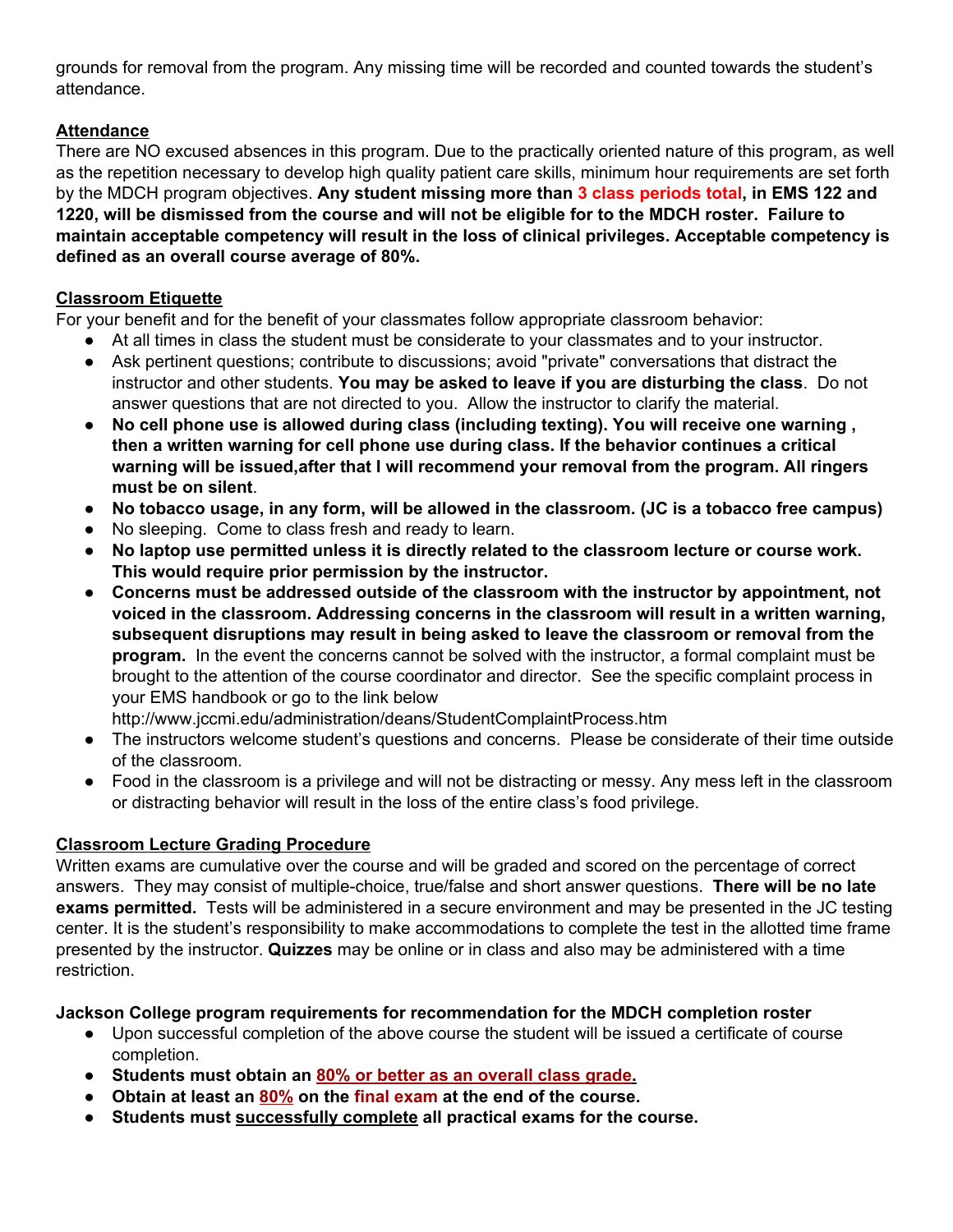- **● Students must successfully complete the all clinical rotation hours**
- **Students must meet the minimum required hours for both classroom and clinical as set forth by the JC Program.**

#### **Weights**

| <b>Grade Item</b>         | <b>Percentage Possible</b> |  |
|---------------------------|----------------------------|--|
|                           |                            |  |
| In class quiz             | 05%                        |  |
| <b>Chapter</b>            | 15%                        |  |
| <b>Questions</b>          |                            |  |
| <b>Portfolio</b>          | 10%                        |  |
| <b>Adaptive Testing</b>   | 10%                        |  |
| <b>Tests/Exams</b>        | 30%                        |  |
| <b>Final Written Test</b> | 30%                        |  |

All workbook, chapter summaries and the portfolio will be marked at a 50% if turned in late.

### **Grading Scale**

| 93-100 | 4.0 |  |
|--------|-----|--|
| 89-92  | 3.5 |  |
| 85-88  | 3.0 |  |
| 80-84  | 2.5 |  |
| 75-79  | 2.0 |  |
| 70-74  | 1.5 |  |
| 65-69  | 1.0 |  |
| 60-64  | 0.5 |  |
| 00-59  | 0.0 |  |

### **Affective Domain Evaluations**

Periodically through the clinical rotations and during class the students will be subject to evaluation via the affective domain. This includes attitude, empathy and overall professionalism. Any student receiving an overall negative affective domain evaluation will be given a written warning and the instructor will schedule a meeting to review the form with the course coordinator and student. Steps for corrective action will be documented. This will result in possible disciplinary action up to and/or including dismissal from the rotation or program. During the scheduled time for review, the student will be removed from clinical rotations.

### **Method of Instruction**

Any combination or all of the following: Lecture, handouts, class assignments, computer screen-projections, demonstrations, hands-on lab projects, recitation, frequent quizzing, group work, DVD/video tapes, case studies, field trips, simulation, computer- distance learning through Jet Net, and other projects.

### **Classroom Command System**

Each EMS course at Jackson College utilizes a strict internal structure to ensure a smooth day to day operation. Each EMS student plays an important role within this internal structure. Over the course of a semester each student will have the opportunity to operate as a leader within the classroom. Roles include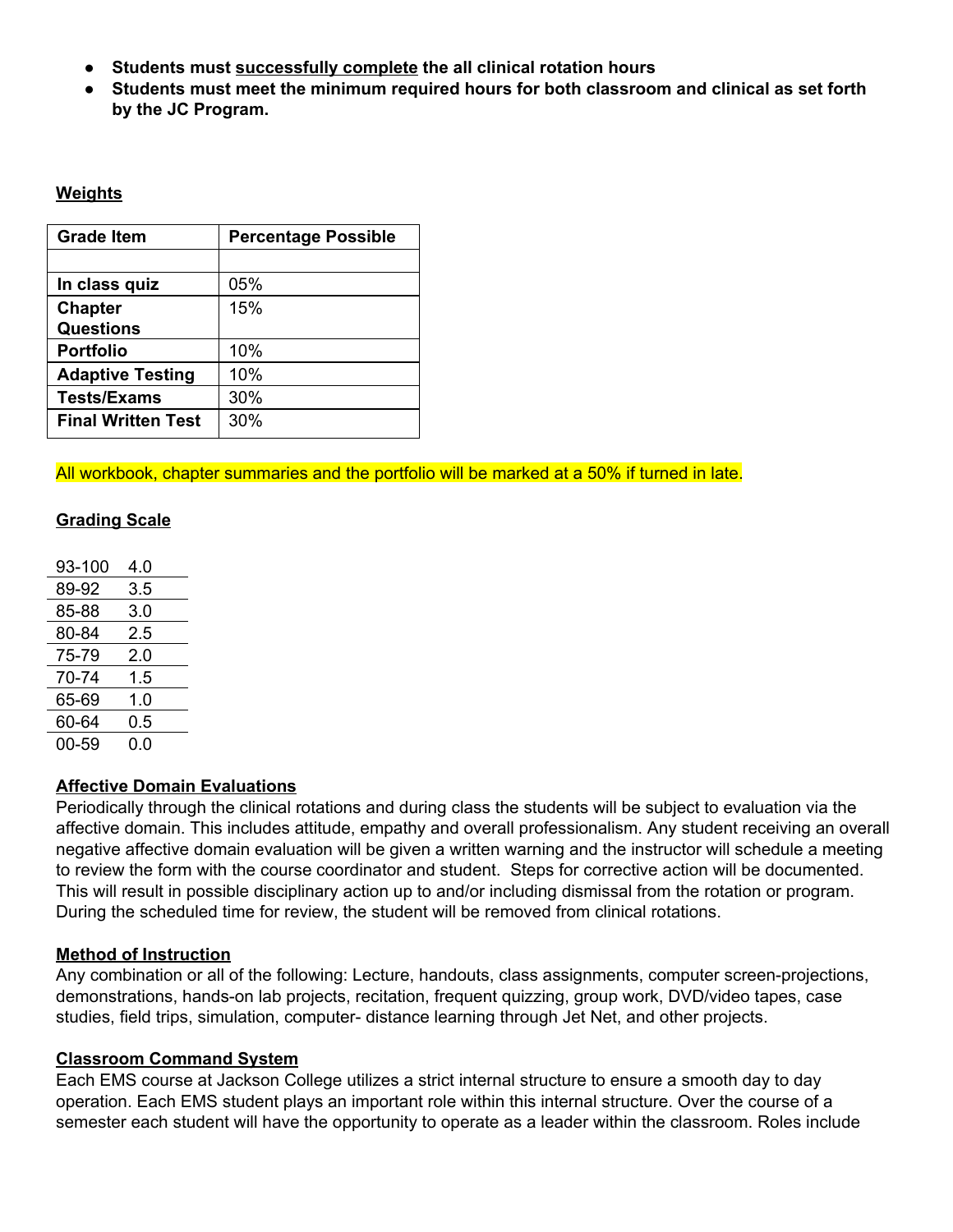Squad Member, Squad Leader, and Classroom Commander. Each position allows for students to aid in the learning of their fellow classmates. Each leadership role has a clear outline of the job description and requirement to hold a leadership positions (see job descriptions). Students may be removed from their leadership position due to any violation in the code of conduct (see EMS Handbook). In order for students to be successful EMS providers we must practice as we will perform in the field.

### **Platinum Testing**

The students will be issued authority to use the EMSCAT. Students may not in any way cut and paste, copy, or reproduce the test questions. This is a copyright infringement. Students found reproducing this test material will be immediately dismissed from the program and their information will be turned over to legal affairs and to the Platinum Education Group.

See academic honesty policy: [http://www.jccmi.edu/administration/deans/Student\\_Resources.htm](http://www.jccmi.edu/administration/deans/Student_Resources.htm)

Test materials may be generated from any validated source or may be written by the JC EMS program and validated against the National Curriculum. Platinum quizzes and tests are monitored by the instructors. You are only allowed to access the quizzes/tests that you have been cleared to take.

Prior to taking each exam, you must attempt the adaptive testing 3 times in the modules we are testing over.

 *Important Note: In order to be eligible to attempt your final exam you must complete the online EMT-Basic Comprehensive exam from Platinum Education. This exam is not to be attempted until advised by the lead instructor. If one or two modules are below a score of "Good" the student will be allowed to redo just those modules. If three or more are below a score of "Good" then the whole exam will need to be taken.*

#### **Practical Quizzes**

Practical quizzes will be based on the National Registry EMT skill sheets. Each student is provided with a link to these skill sheets on Jetnet. All practical skills will be introduced and practiced prior to testing. The skills sheets will also be utilized for the Final Practical Skills test. You will not be allowed to makeup a missed quiz and there will be no quiz retakes.

### **Extra Credit**

The only Extra Credit in this course is completion of the following online courses: IS-100.b, IS-200.b, IS-700.a, and IS-800.b. They are worth 5 points each. <http://training.fema.gov/IS/NIMS.asp>

#### **Students with Disabilities**

If there is a student in this class with a special need because of learning, physical, or other disability, contact the instructor(s) and Student Services immediately.

*"Students with disabilities who believe that they may need accommodations in this class are encouraged to contact the office of Learning Support Services at 787-0800, extension 8270/8553 as soon as possible to ensure that such accommodations are implemented in a timely fashion."*

National Registry ADA Policy Link: [www.nremt.org/nremt/about/policy\\_accommodations.asp](http://www.nremt.org/nremt/about/policy_accommodations.asp) JC Disclosure Policy: JC adheres to FERPA <http://www2.ed.gov/policy/gen/guid/fpco/ferpa/index.html>

#### **Changes in Syllabus**

Schedule and course outline may change due to weather, illness or extreme circumstance. Students will be notified in writing if course outline will change.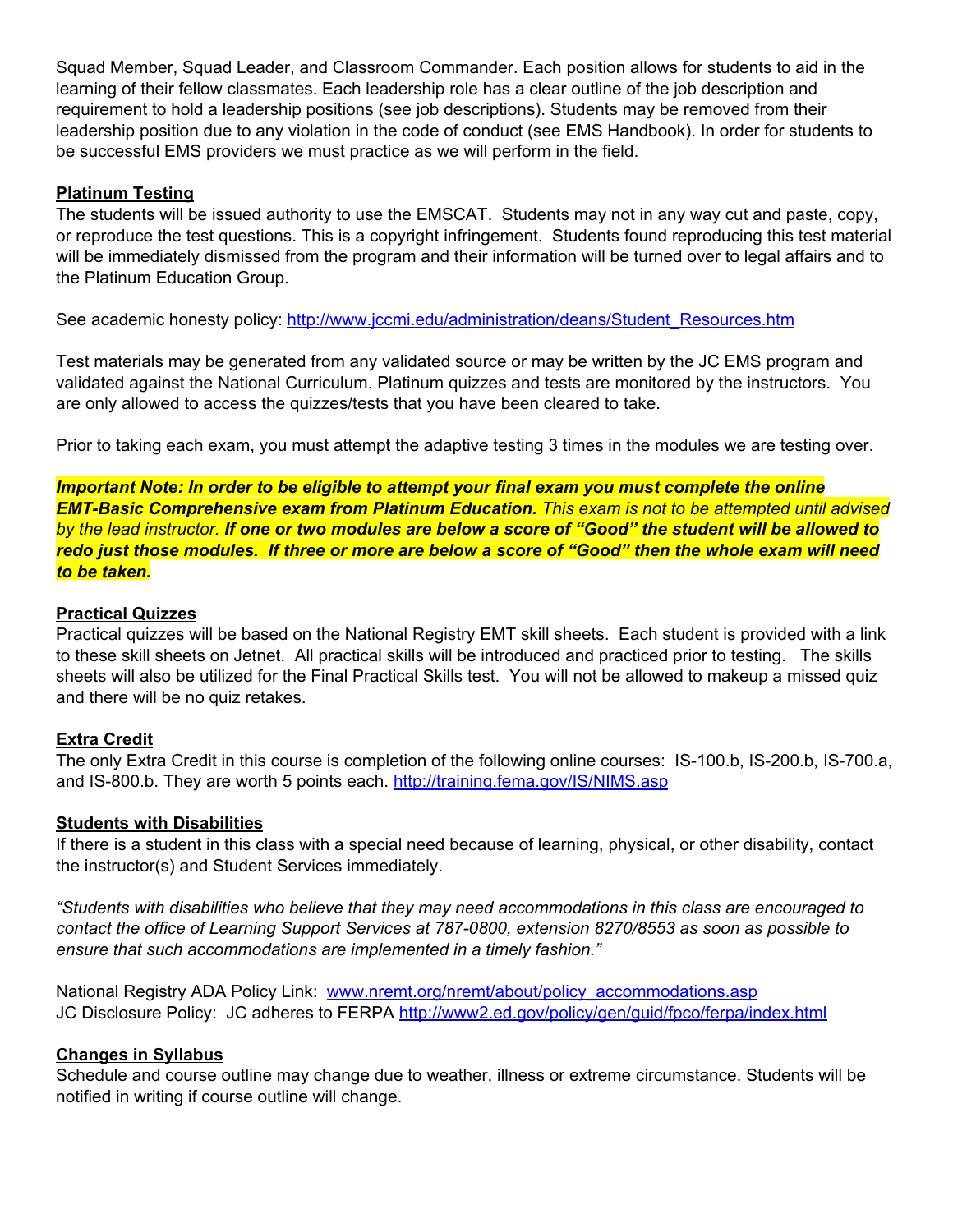**This syllabus may be adjusted at any time if the instructor(s) or Course Coordinator deems it necessary.**



# **EMS 122 SYLLABUS**

# **ACKNOWLEDGEMENT AND AGREEMENT**

I\_\_\_\_\_\_\_\_\_\_\_\_\_\_\_\_\_\_\_\_\_\_\_\_\_\_\_\_\_\_\_\_\_\_\_\_\_\_\_\_\_\_\_\_\_\_\_\_\_\_\_\_\_\_\_\_\_\_\_\_\_\_\_\_\_\_ *(print name)*

have read the syllabus and understand the requirements and expectations for this class. I also acknowledge that this class holds a high level of personal responsibility and accountability. I also realize this is a program that will require commitment and that specific standards must be met as outlined in this syllabus.

I may refer I to links for the NREMT, MDCH State Objectives, and the NHTS curriculum to complement the resources in my course textbooks.

I will be expected to access a computer to complete assignments and must utilize my JC student email account regularly for updates and additional information.

The instructor(s) may utilize various approved and validated testing banks and may also write their own test questions that will be verified to the MDCH and NHTS objectives and curriculum.

It is my responsibility to seek assistance in the Center for Student Success and to notify the instructor(s) if help is needed or extreme circumstances have created hardship for me.

Date:

**Signature: \_\_\_\_\_\_\_\_\_\_\_\_\_\_\_\_\_\_\_\_\_\_\_\_\_\_\_\_\_\_\_\_\_\_\_\_\_\_\_\_\_\_\_\_\_\_\_\_\_\_\_\_\_\_\_\_\_\_\_\_**

*I do not want to sign this agreement, however by initialing and dating below, I confirm receipt of the syllabus.* Date: **Student Initial: \_\_\_\_\_\_\_\_\_**